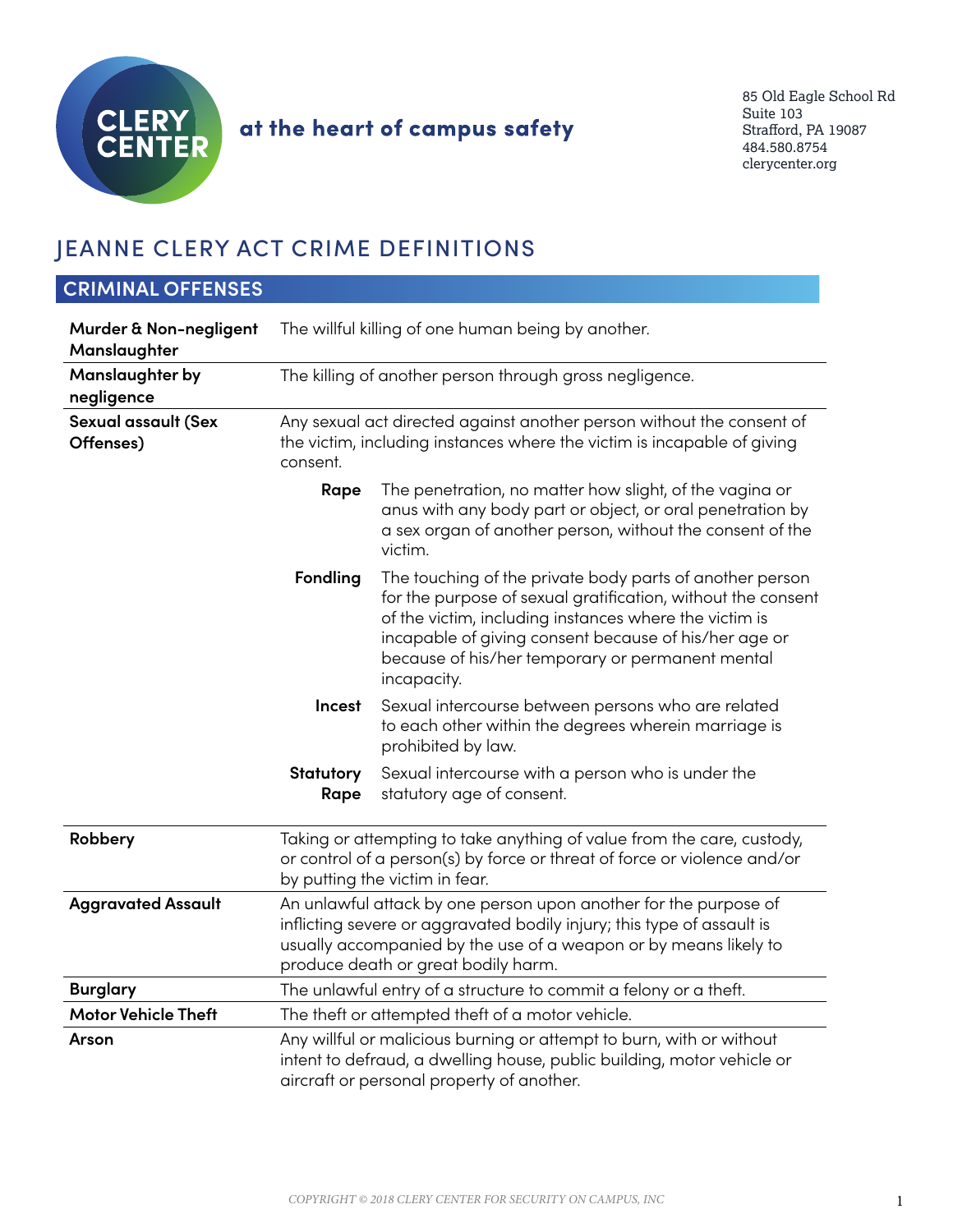| <b>HATE CRIMES</b>                           |                                                                                                                                                                                                                                                                                                                                                                                                                                                                                                                                                    |
|----------------------------------------------|----------------------------------------------------------------------------------------------------------------------------------------------------------------------------------------------------------------------------------------------------------------------------------------------------------------------------------------------------------------------------------------------------------------------------------------------------------------------------------------------------------------------------------------------------|
| <b>Hate Crime</b>                            | A criminal offense that manifests evidence that the victim was<br>intentionally selected because of the perpetrator's bias against the<br>victim.                                                                                                                                                                                                                                                                                                                                                                                                  |
|                                              | Include any of the above crimes and any incidents of larceny-theft,<br>simple assault, intimidation, or destruction/damage/vandalism of<br>property that manifest evidence that the victim was intentionally<br>selected because of the perpetrator's bias.                                                                                                                                                                                                                                                                                        |
| Larceny-theft                                | The unlawful taking, carrying, leading, or riding away of property from<br>the possession or constructive possession of another.                                                                                                                                                                                                                                                                                                                                                                                                                   |
| <b>Simple Assault</b>                        | An unlawful physical attack by one person on another where neither<br>the offender displays a weapon, nor the victim suffers obvious severe<br>or aggravated bodily injury involving apparent broken bones, loss of<br>teeth, possible internal injury, severe laceration, or loss of consciousness.                                                                                                                                                                                                                                               |
| Intimidation                                 | To unlawfully place another person in reasonable fear of bodily harm<br>through the use of threatening words and/or other conduct, but without<br>displaying a weapon or subjecting the victim to actual physical attack.                                                                                                                                                                                                                                                                                                                          |
| Destruction/damage/<br>vandalism of property | To willfully and maliciously destroy, damage, deface or otherwise<br>injure real or personal property without the consent of the owner or the<br>person having custody or control of it.                                                                                                                                                                                                                                                                                                                                                           |
| <b>BIAS CATEGORIES</b>                       |                                                                                                                                                                                                                                                                                                                                                                                                                                                                                                                                                    |
| <b>Disability</b>                            | Preformed negative opinion or attitude toward a group of persons<br>based on their physical or mental impairments, whether such disability<br>is temporary or permanent, congenital or acquired by heredity,<br>accident, injury, advanced age or illness.                                                                                                                                                                                                                                                                                         |
| <b>Ethnicity</b>                             | A preformed negative opinion or attitude toward a group of people<br>whose members identify with each other, through a common heritage,<br>often consisting of a common language, common culture (often<br>including a shared religion) and/or ideology that stresses common<br>ancestry. The concept of ethnicity differs from the closely related term<br>"race" in that "race" refers to a grouping based mostly upon biological<br>criteria, while "ethnicity" also encompasses additional cultural factors.                                   |
| Gender                                       | A preformed negative opinion or attitude toward a person or group<br>of persons based on their actual or perceived gender, e.g., male or<br>female.                                                                                                                                                                                                                                                                                                                                                                                                |
| <b>Gender Identity</b>                       | A preformed negative opinion or attitude toward a person or group<br>of persons based on their actual or perceived gender identity, e.g.,<br>bias against transgender or gender non-conforming individuals.<br>Gender non-conforming describes a person who does not conform<br>to the gender-based expectations of society, e.g., a woman dressed<br>in traditionally male clothing or a man wearing makeup. A gender<br>non-conforming person may or may not be a lesbian, gay, bisexual, or<br>transgender person but may be perceived as such. |
| <b>National Origin</b>                       | A preformed negative opinion or attitude toward a group of people<br>based on their actual or perceived country of birth. This bias may be<br>against people that have a name or accent associated with a national<br>origin group, participate in certain customs associated with a national<br>origin group, or because they are married to or associate with people<br>of a certain national origin.                                                                                                                                            |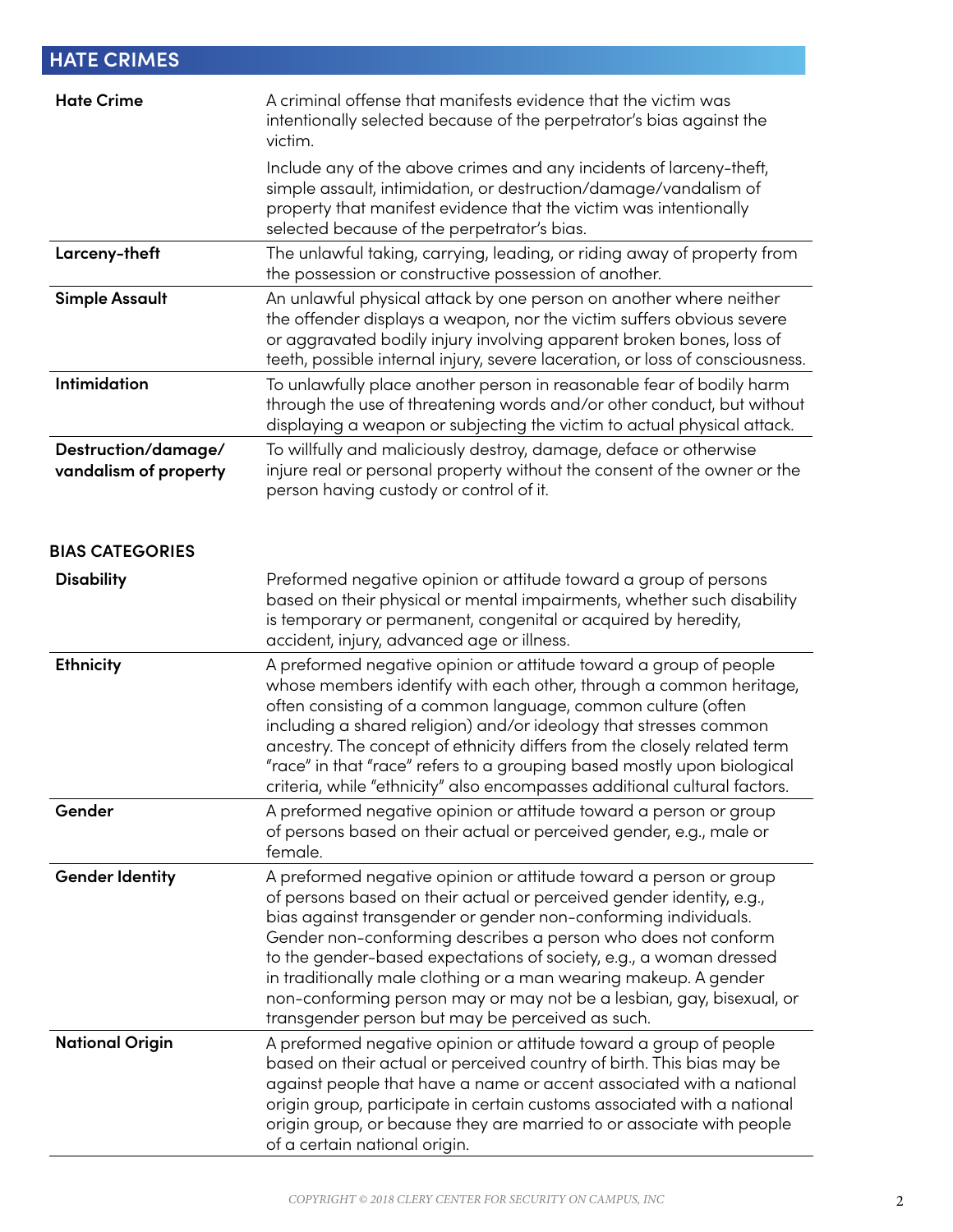| Race                      | A preformed negative attitude toward a group of persons who possess<br>common physical characteristics, e.g., color of skin, eyes, and/or hair;<br>facial features, etc., genetically transmitted by descent and heredity<br>which distinguish them as a distinct division of humankind, e.g., Asians,<br>blacks or African Americans, whites.             |
|---------------------------|------------------------------------------------------------------------------------------------------------------------------------------------------------------------------------------------------------------------------------------------------------------------------------------------------------------------------------------------------------|
| Religion                  | A preformed negative opinion or attitude toward a group of persons<br>who share the same religious beliefs regarding the origin and purpose<br>of the universe and the existence or nonexistence of a supreme being,<br>e.g., Catholics, Jews, Protestants, atheists.                                                                                      |
| <b>Sexual Orientation</b> | A preformed negative opinion or attitude toward a group of persons<br>based on their actual or perceived sexual orientation. Sexual<br>Orientation is the term for a person's physical, romantic, and/or<br>emotional attraction to members of the same and/or opposite sex,<br>including lesbian, gay, bisexual, and heterosexual (straight) individuals. |

| <b>VAWA OFFENSES</b>     |                                                                                                                                                                                                                                               |
|--------------------------|-----------------------------------------------------------------------------------------------------------------------------------------------------------------------------------------------------------------------------------------------|
| <b>Dating Violence</b>   | Violence committed by a person who is or has been in a social<br>relationship of a romantic or intimate nature with the victim.                                                                                                               |
|                          | The existence of such a relationship shall be determined based on the<br>reporting party's statement and with consideration of:                                                                                                               |
|                          | • The length of the relationship                                                                                                                                                                                                              |
|                          | • The type of relationship                                                                                                                                                                                                                    |
|                          | • The frequency of interaction between the persons involved in the<br>relationship                                                                                                                                                            |
|                          | For the purposes of this definition, dating violence includes, but is not<br>limited to, sexual or physical abuse or the threat of such abuse. Dating<br>violence does not include acts covered under the definition of domestic<br>violence. |
| <b>Domestic Violence</b> | A felony or misdemeanor crime of violence committed -                                                                                                                                                                                         |
|                          | • By a current or former spouse or intimate partner of the victim.                                                                                                                                                                            |
|                          | • By a person with whom the victim shares a child in common.                                                                                                                                                                                  |
|                          | • By a person who is cohabitating with or has cohabitated with the<br>victim as a spouse or intimate partner.                                                                                                                                 |
|                          | • By a person similarly situated to a spouse of a victim under the<br>domestic or family violence laws of the jurisdiction in which the<br>crime of violence occurred.                                                                        |
|                          | • By any other person against an adult or youth victim who is<br>protected from that person's acts under the domestic or family<br>violence laws of the jurisdiction in which the crime of violence<br>occurred.                              |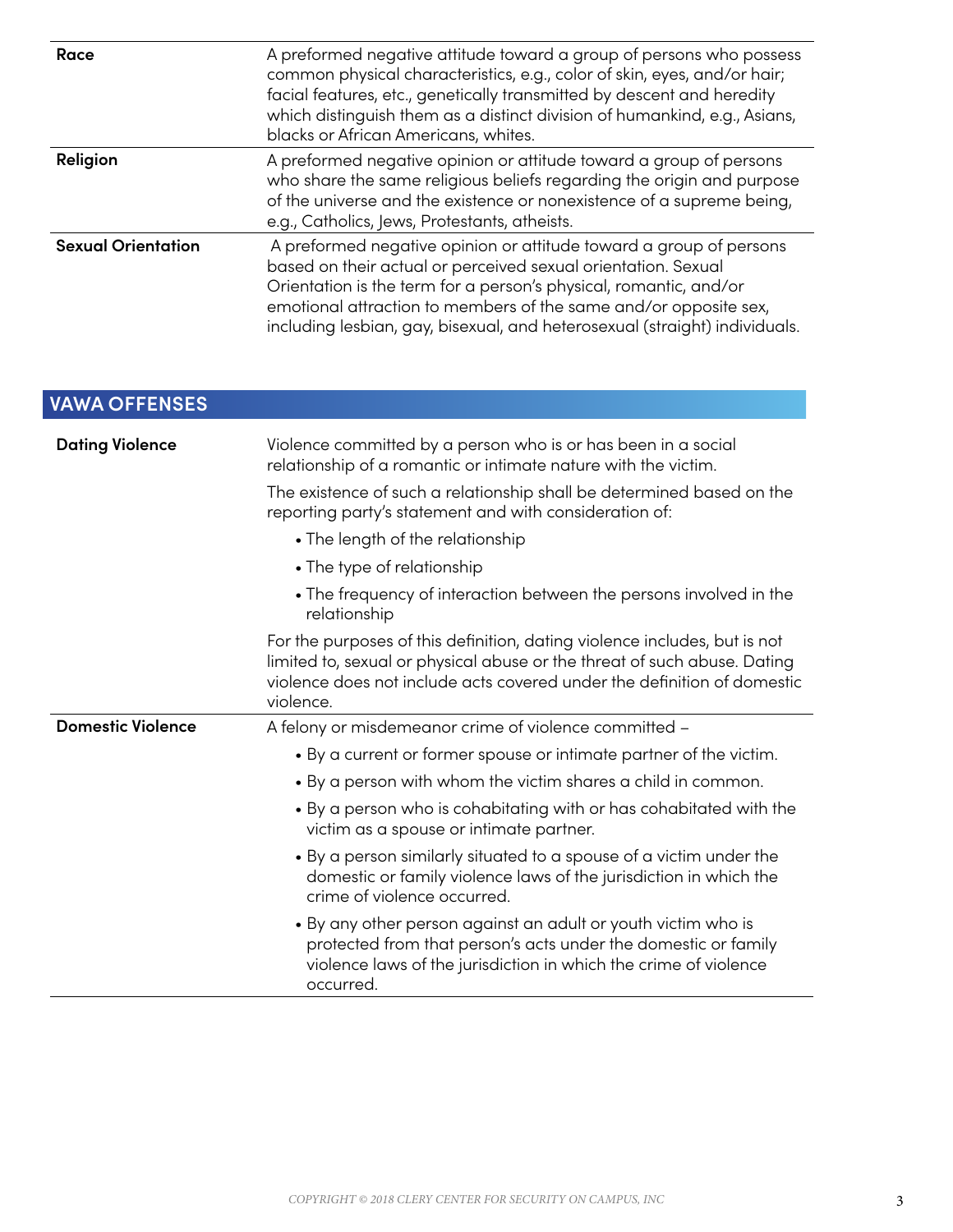**Stalking** Engaging in a course of conduct directed at a specific person that would cause a reasonable person to:

- Fear for the person's safety or the safety of others or
- Suffer substantial emotional distress

*Course of conduct* means two or more acts, including, but not limited to, acts in which the stalker directly, indirectly, or through third parties, by any action, method, device, or means, follows, monitors, observes, surveils, threatens, or communicates to or about a person, or interferes with a person's property.

*Reasonable person* means a reasonable person under similar circumstances and with similar identities to the victim.

*Substantial emotional distress* means significant mental suffering or anguish that may, but does not necessarily require medical or other professional treatment or counseling.

#### **ARRESTS AND REFERRALS FOR DISCIPLINARY ACTION**

Arrests and referrals for:

- Drug Law Violations
- Liquor Law Violations
- Weapon Law Violations

| <b>Weapons: Carrying,</b><br>Possessing, etc. | The violation of laws or ordinances prohibiting the manufacture, sale,<br>purchase, transportation, possession, concealment, or use of firearms,<br>cutting instruments, explosives, incendiary devices, or other deadly<br>weapons. This classification encompasses weapons offenses that are<br>regulatory in nature.                                                                                                                                                                                                                         |
|-----------------------------------------------|-------------------------------------------------------------------------------------------------------------------------------------------------------------------------------------------------------------------------------------------------------------------------------------------------------------------------------------------------------------------------------------------------------------------------------------------------------------------------------------------------------------------------------------------------|
| <b>Drug Abuse Violations</b>                  | The violation of laws prohibiting the production, distribution, and/or use<br>of certain controlled substances and the equipment or devices utilized<br>in their preparation or use. The unlawful cultivation, manufacture,<br>distribution, sale, purchase, use, possession, transportation, or<br>importation of any controlled drug or narcotic substance. Arrests for<br>violations of state and local laws, specifically those relating to the<br>unlawful possession, sale, use, growing, manufacturing, and making of<br>narcotic drugs. |
| <b>Liquor Law Violations</b>                  | The violation of state or local laws or ordinances prohibiting the<br>manufacture, sale, purchase, transportation, possession or use of<br>alcoholic beverages, not including driving under the influence and<br>drunkenness.                                                                                                                                                                                                                                                                                                                   |
| Arrest                                        | Persons processed by arrest, citation or summons.                                                                                                                                                                                                                                                                                                                                                                                                                                                                                               |
| <b>Referred for disciplinary</b><br>action    | The referral of any person to any official who initiates a disciplinary<br>action of which a record is kept and which may result in the imposition<br>of a sanction.                                                                                                                                                                                                                                                                                                                                                                            |